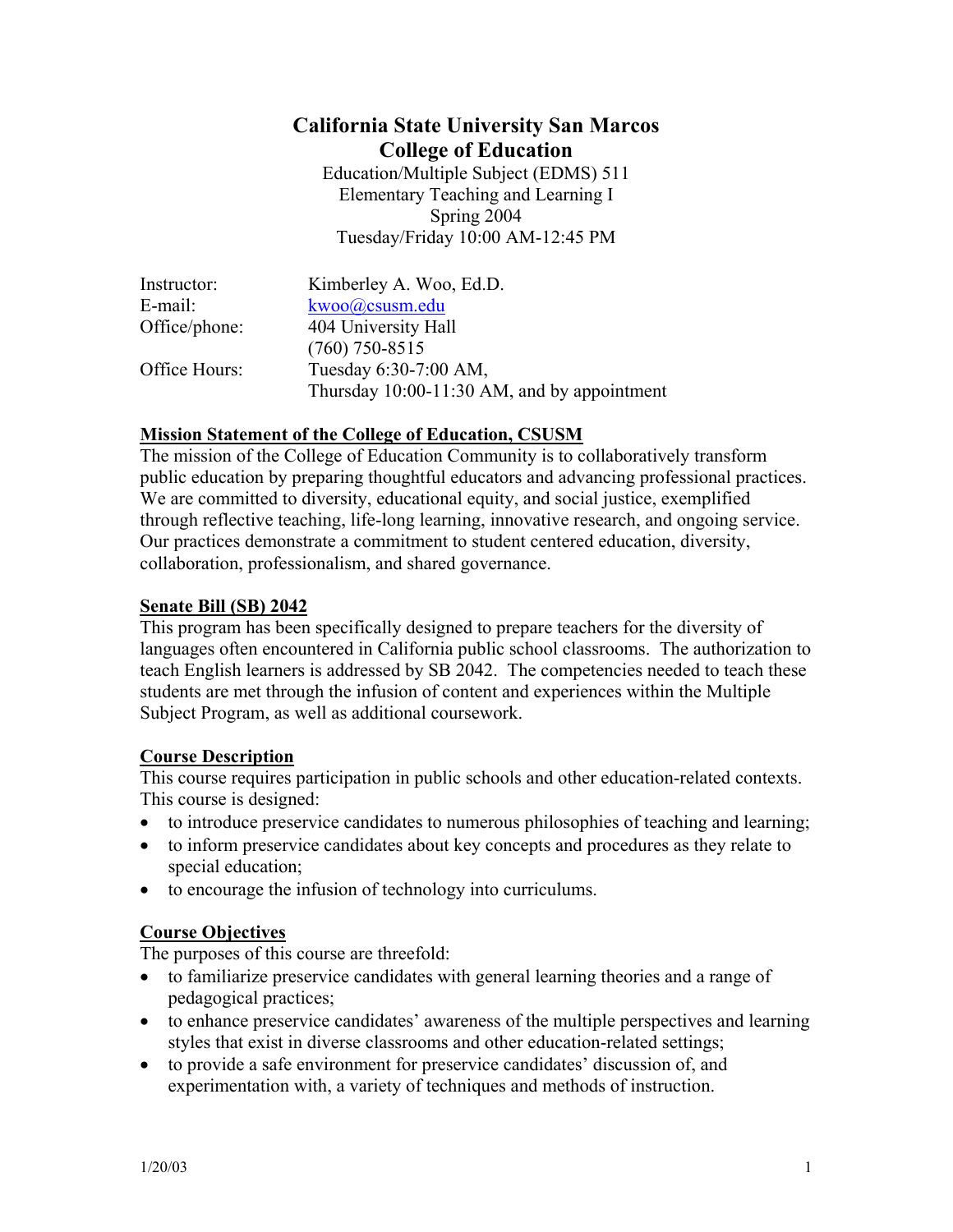## **Required Text**

- Woo, K., Valadez, G., & Marion, R. (2003). (custom reader). *Elementary teaching and Learning I & II.* Boston, MA:Pearson.
- International society for technology education. (2000). *National educational technology standards for students: Connecting curriculum and technology.* Washington, DC: U.S. Department of Education.
- Choate, J. (2004). *Successful inclusive teaching: Proven ways to detect and correct special needs.* Needham Heights, MA: Allyn and Bacon.
- Villa, R., & Thousand, J. (1995). *Creating an inclusive school.* Alexandria, VA: ASCD.

## **Accommodation for Disabilities**

Students requiring reasonable accommodations need to contact Disabled Student Services in order to make the necessary arrangements. This organization is located in Craven Hall, room 5025a, and can be reached by telephone at (760) 750-4905 or (760) 750-4909 (TDD users).

#### **Plagiarism**

All work submitted for this course should reflect students' efforts. When relying on supporting documents authored by others, cite them clearly and completely. Failure to do so may result in failure of the course.

## **Grading Policy**

All students will come prepared to class; readings and homework assignments are listed on the dates on which they are due.

All required work is expected to be on time. One grade level will be deducted for each class meeting for which it is late (e.g., an "A" assignment that is submitted one class session late will be marked down to an A-). Unless prior instructor approval is secured, assignments will not be accepted three class sessions after which they are due. Life and death situations will be handled on a case-by-case basis, as determined by the instructors.

It is expected that students will proofread and edit their assignments prior to submission. Students will ensure that the text is error-free (grammar, spelling), and ideas are logically and concisely presented. Refer to American Psychological Association (APA) manual,  $5<sup>th</sup>$  edition, for guidance. Neglecting to do the above will impact the instructor's ability to read and understand the text**; the assignment's grade will be negatively affected as a result of this oversight.** 

Grading will also include a component of "professional demeanor." Students will conduct themselves in ways that are generally expected of those who are entering the education profession. This includes but is not limited to the following:

- On-time arrival to all class sessions;
- Advance preparation of readings and timely submission of assignments;
- Respectful participation in all settings (e.g., whole group, small group, in/outside of class);
- Carefully considered, culturally aware approaches to solution-finding.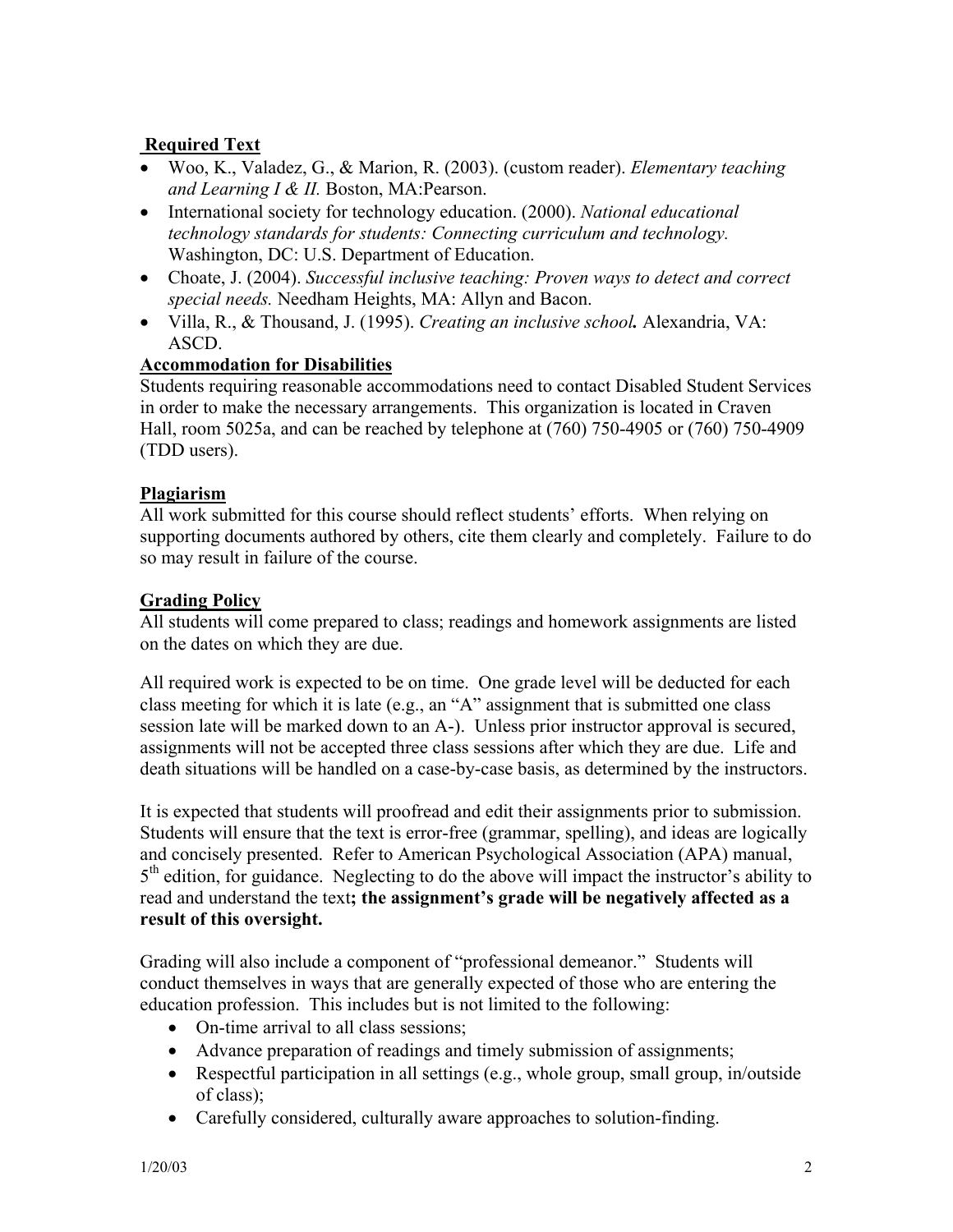# January 23 F **Ways of knowing connected to practice** 1. Discuss learning styles in small and whole group. 2. 5-minute lesson teaching in small groups. 3. Review generic lesson plan format. 5. Meet in jigsaw activity groups and plan mini-lessons. approaches to instruction." grade-level competencies of the grade you are observing. • Self-profile of Learning Style (1-2 total pages) occasion during which this style proved to be either a strength or weakness in the particular learning environment. • Make preparations to teach a 5-minute lesson (to three classmates) on any topic. Bring enough materials for three "students." This activity will occur in the next class, January 22. January 27 T **Ways of knowing connected to practice cont.** 1. Jigsaw activity with other educators. 2. Create a chart that summarizes main points of the various educational philosophies. 3. Discuss positive/negative aspects of organizing information via a chart. 4. Propose other ways to help organize information. 5. Review fundamentals of observation. 6. In groups of 3-4 students, go out onto campus and sketch a place. Note interactions, patterns of • Choate, Chapter 1 "Teaching all students: A mandate

Janaury 20 T **Introduction to course** 1. Who are we?

- 2. SELF Personality learning profile.
- 3. "New Social Studies" sorting activity.
- 4. Review syllabus and course requirements.
- 5. Introduce generic lesson plan format.
- 6. Get into small groups and choose educator for 1/27 jigsaw activity (e.g., John Dewey, Jean Piaget, Lev Vygotsky, Howard Gardner, Carol Gilligan, Christine Sleeter, James Banks, Sonia Nieto**.)**
- ISTE Sections 1 & 2.
- 4. Create criteria for on-going practice teaching activities.
- Slavin, R. (2003). *Educational psychology: Theory and practice.* Chapter 8 "Student-centered and constructivist
- Get a copy of state and/or school district description of
- Describe your learning style (1 paragraph). Recall one
- 

- movement, and ways the setting influenced interactions.
- for educators.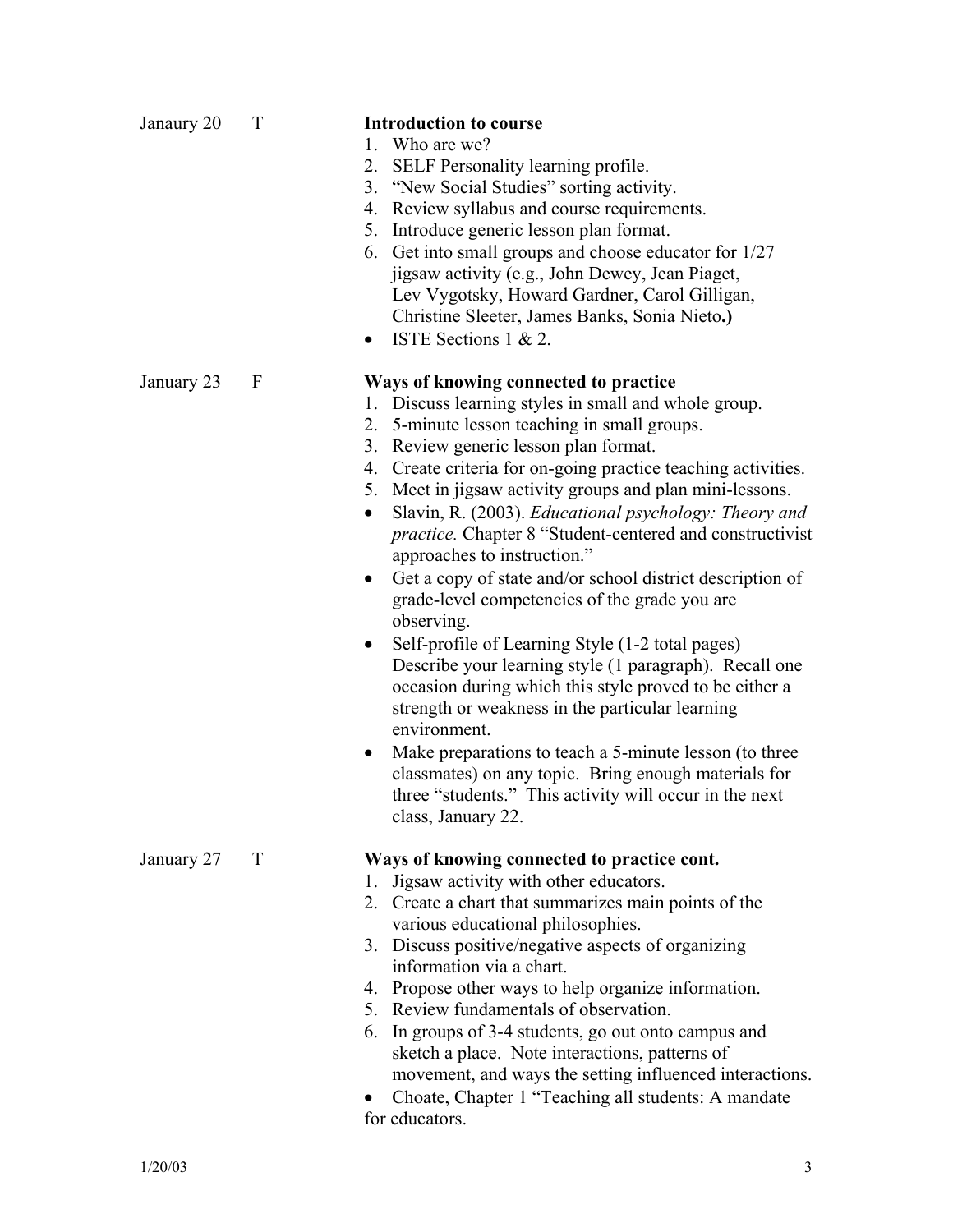|                 | $\bullet$<br>$\bullet$       | 1. Quick write--personal memory from experience with<br>group work.<br>2. Pair share.<br>3. Share with class.<br>4. Write on board important considerations when planning<br>for group work.<br>5. Discuss observations of physical environment in<br>classrooms.<br>Choate, Chapter 2 "Special needs of diverse learners."<br>Observation of physical environment (Sketch plus 1-<br>2 total pages)<br>1. Sketch the physical layout of the classroom (e.g.<br>desks, chairs, windows, doors, blackboard, cubbies,<br>closet, resource storage, bulletin boards, lighting,<br>ventilation, sound etc.)<br>2. Discuss one to three aspects about the classroom's<br>physical environment and ways it/they may positively,<br>negatively (or a mixture of both) influence the context<br>and student performance.                                                                                                                                                                                                                                                                                               |
|-----------------|------------------------------|----------------------------------------------------------------------------------------------------------------------------------------------------------------------------------------------------------------------------------------------------------------------------------------------------------------------------------------------------------------------------------------------------------------------------------------------------------------------------------------------------------------------------------------------------------------------------------------------------------------------------------------------------------------------------------------------------------------------------------------------------------------------------------------------------------------------------------------------------------------------------------------------------------------------------------------------------------------------------------------------------------------------------------------------------------------------------------------------------------------|
| February 3<br>T | 1.<br>$\bullet$<br>$\bullet$ | Structures and procedures cont.<br>Brainstorm ways to establish a "safe" classroom<br>environment.<br>2. Discuss ways in which classroom rules from<br>observation sites promote/hinder classroom "safety."<br>3. Distribute and discuss "classroom safety" ideas from<br>Poway district.<br>4. Debrief Cultural Plunge experiences.<br>Woolfolk, A. (2004). Educational psychology. Chapter<br>11: "Creating learning environments."<br>Bring a list of classroom rules from the room you are<br>observing.<br>Cultural Plunge (3-5 total pages)<br>1. Describe the overall setting of the "unfamiliar"<br>culture (e.g., race/ethnicity, disabilities, gender,<br>sexuality, religious, social/economic) (1-2 paragraphs).<br>2. Briefly describe the meaningful interaction(s) an<br>individual(s) from this culture (1-2 paragraphs).<br>3. Discuss one-three similarities/differences between<br>the individual's(s) perspective(s) and your own.<br>4. Propose and discuss one to three (see above point)<br>strategies that might be used in learning environments<br>to accommodate these differences. |

January 30 F **Structures and procedures that promote learning**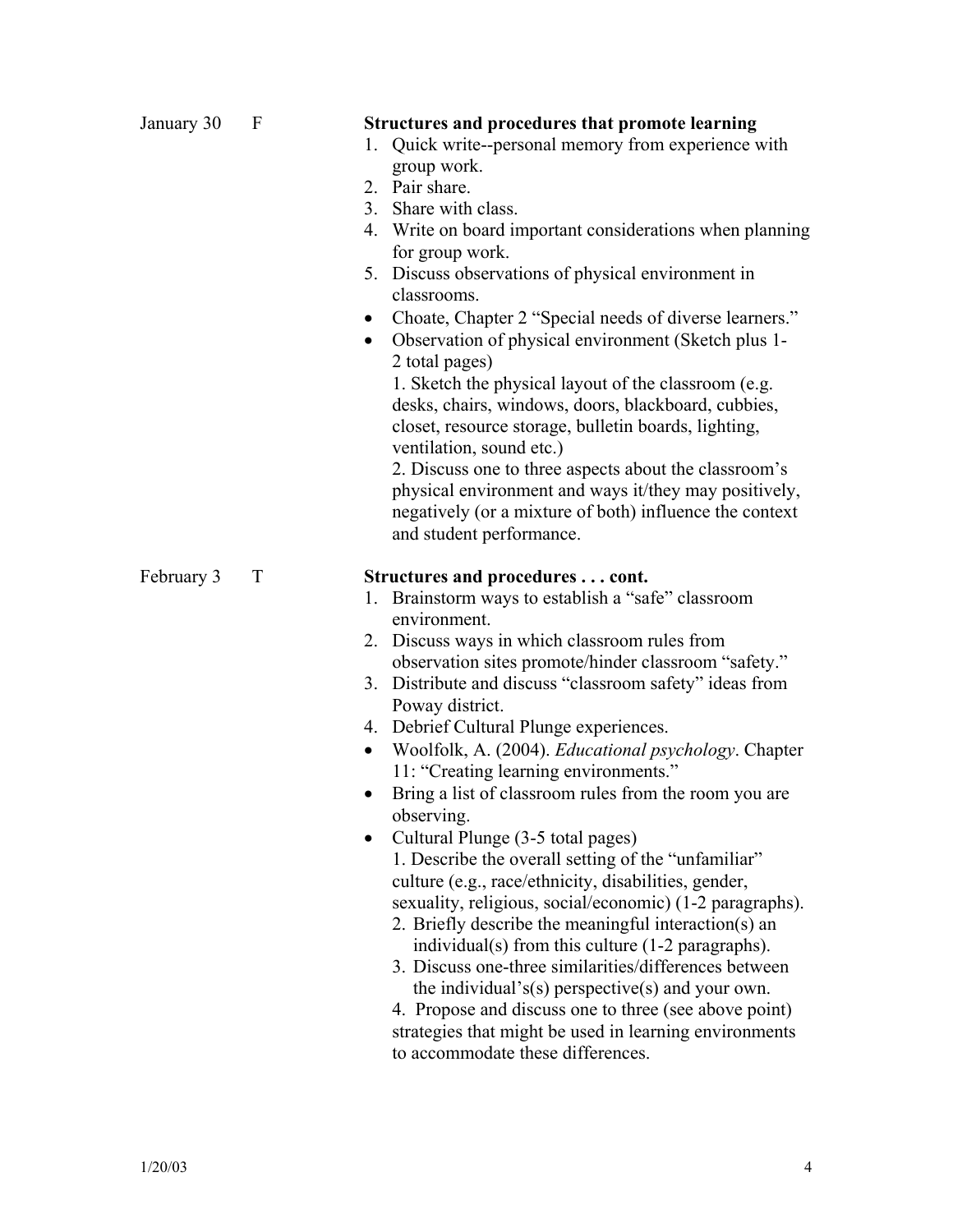| February 6  | F      | <b>Differentiated Design</b><br>*MEET IN COMPUTER LAB TODAY<br>1. Introduce "Disabilities Characteristics Matrix" activity.<br>2. Begin working on the matrix in class.<br>Slavin, R. (2003). Educational psychology: Theory and<br><i>practice</i> . Chapter 13 "Assessing student learning."                                                                                                                                                                                                                                                                                                                                                                                                                                                             |
|-------------|--------|------------------------------------------------------------------------------------------------------------------------------------------------------------------------------------------------------------------------------------------------------------------------------------------------------------------------------------------------------------------------------------------------------------------------------------------------------------------------------------------------------------------------------------------------------------------------------------------------------------------------------------------------------------------------------------------------------------------------------------------------------------|
| February 10 | T      | Differentiated design cont.<br>1. Introduce Universal design concept.<br>2. Introduce idea of year-long planning.<br>3. Have small groups of students chose pre-packaged<br>"particulars" of their classrooms.<br>4. In small groups, have students draft one lesson plan that<br>target their students' needs.<br>5. Role-play and explain accommodations to the whole<br>class.<br>Udvari-Solner, A., Villa, R., & Thousand, J.S. (2002).<br>$\bullet$<br>"Access to the general education curriculum for all." In<br>J.S. Thousand, R. Villa, & A. Nevin Creativity and<br>collaborative learning: The practical guide to<br>empowering students, teachers, and families.<br>Bring a copy of the school calendar from observation<br>$\bullet$<br>site. |
| February 13 | F      | <b>Differentiated design cont.</b> Beware of black cats today $\odot$<br>1. Library field trip (curriculum resources room, education<br>journals). Meet with Gabriela Sonntag.<br>Disabilities characteristic matrix due.<br>Villa, R.A. & Thousand, J.S. Chapters 1-4.<br>$\bullet$<br>While in library, search for a list of, recommendations<br>$\bullet$<br>for, definitions of "professionalism for teachers." Share<br>findings in the next class.                                                                                                                                                                                                                                                                                                   |
| February 17 | $\top$ | <b>Teacher as professional</b><br>1. In small groups review oaths and codes from various<br>professions.<br>2. Highlight similarities and differences among<br>professions.<br>3. Define "professionalism for teachers."<br>4. As a group, try to compile a list of ten items/aspects of<br>professions/professionalism.<br>5. Distribute and review Poway criteria.<br>6. Share internet research findings.<br>Choate, Chapter 3 "Basic principles and practices of<br>inclusive instruction."                                                                                                                                                                                                                                                            |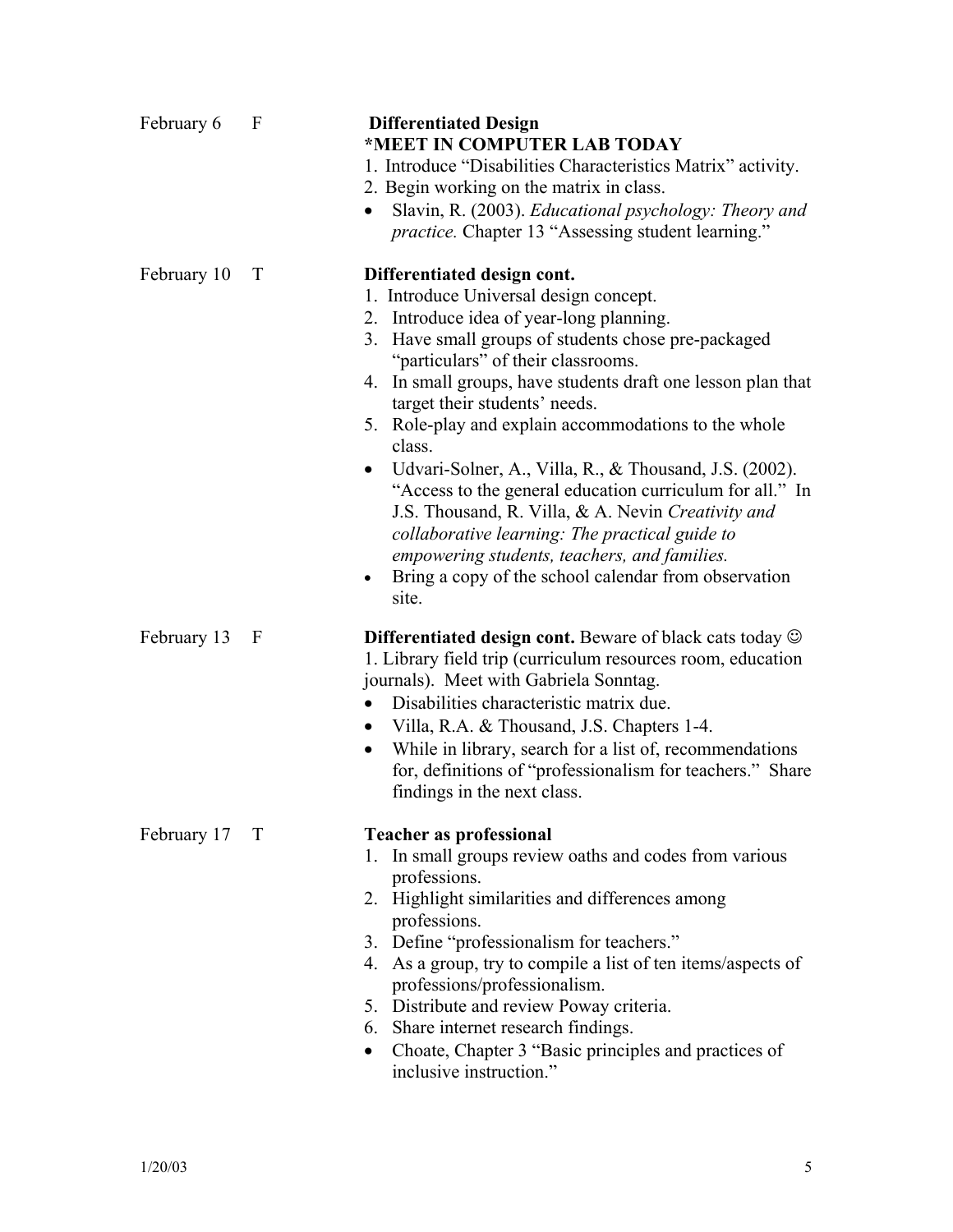| February 20 F |    | Teacher as professional cont.<br>Define resume and C.V.<br>$1_{-}$<br>2. Work in small groups- peer edit resumes<br>3. Discuss importance of professional demeanor, attire<br>and grooming.<br>4. Discuss the importance of portfolios.<br>Choate, Chapter 14 "Implementing detection and<br>correction."<br>Bring four copies of resumes to class.                                                                                                                                                                                                                                                                                                          |
|---------------|----|--------------------------------------------------------------------------------------------------------------------------------------------------------------------------------------------------------------------------------------------------------------------------------------------------------------------------------------------------------------------------------------------------------------------------------------------------------------------------------------------------------------------------------------------------------------------------------------------------------------------------------------------------------------|
| February 24   | T  | Teacher as professional cont.<br>1. Mock interviews<br>2. Debrief after each interview<br>Come to class in "professional attire"<br>$\bullet$<br>Review California Standards for the teaching profession<br>$\bullet$<br>http://www.ctc.ca.gov/cstpublication/cstpreport.html<br>Come dressed in professional attire.                                                                                                                                                                                                                                                                                                                                        |
| February 26   | Th | Hansen symposium                                                                                                                                                                                                                                                                                                                                                                                                                                                                                                                                                                                                                                             |
| March 2       | T  | <b>Reflective practice</b><br>Share thoughts on Hansen symposium.<br>1.<br>2. Introduce case analysis approach, a strategy for solution<br>finding.<br>3. Practice case analysis techniques in small groups.<br>Brainstorm ways in which solution-finding process of<br>4.<br>case analysis can be incorporated into curriculum.<br>Sternberg, R.J., & Williams, W. (2002). Educational<br><i>psychology</i> . "Group differences: Socioeconomic status,<br>ethnicity, gender, and language."                                                                                                                                                                |
| March 5       | F  | Reflective practice cont.<br>Role-play management scenarios.<br>1.<br>Debrief and discuss effectiveness. Consider context<br>2.<br>specifics.<br>3. Practice writing scenarios in case study format.<br>Choate, Chapter 15 "Instructional management for<br>inclusive classrooms."<br>Observation of special needs (3-5 pages)<br>1. Briefly describe context of observation<br>$(1-2$ paragraphs).<br>2. Briefly describe child and particular special need<br>$(1-2$ paragraphs).<br>Describe ways in which other students, the teacher, and<br>$\bullet$<br>the setting supported, ignored, and/or negatively<br>impacted this child's school experience. |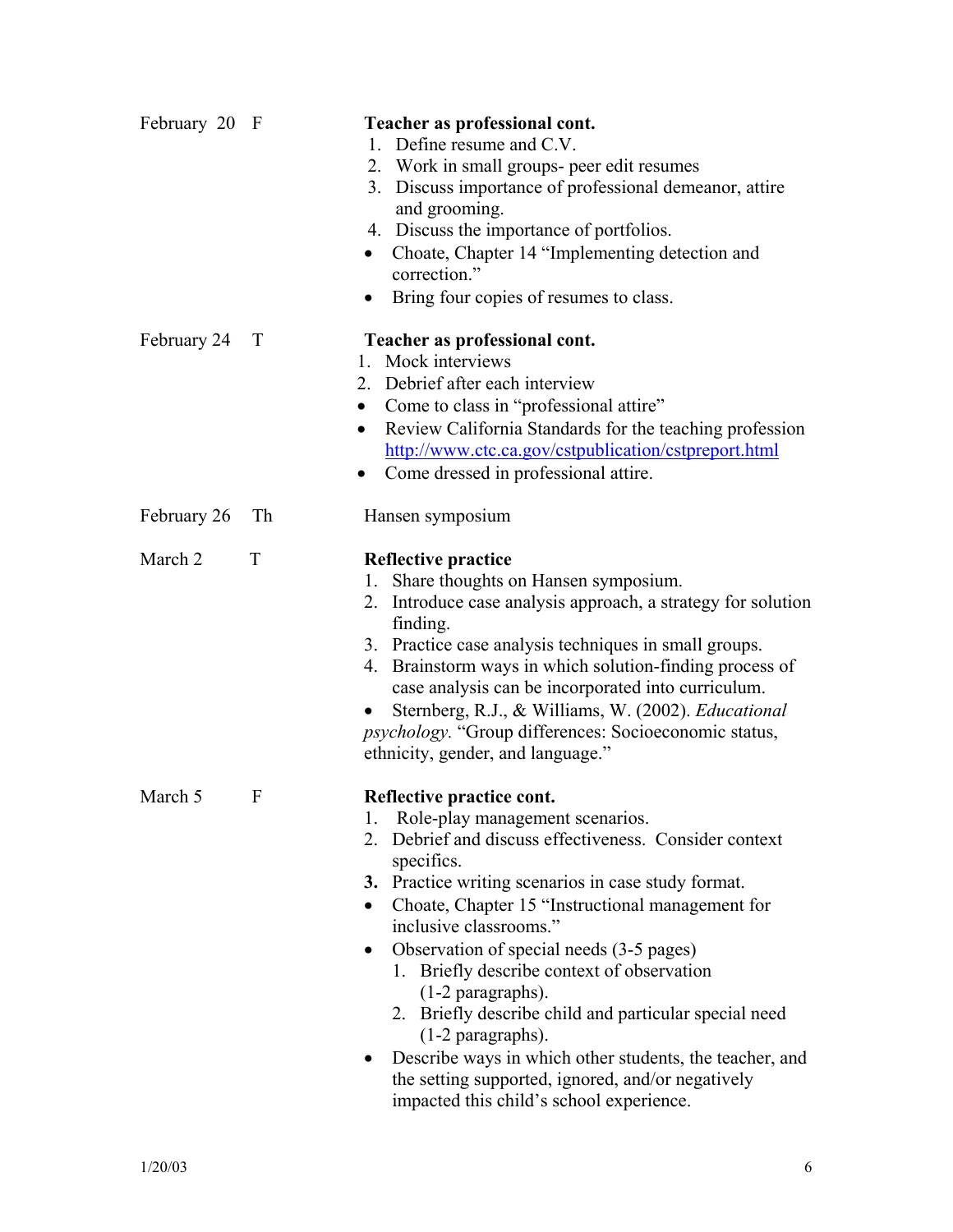| March 9  |     | Reflective practice cont.<br>1. Eye of the Storm video.<br>2. Discuss as a class, "Do you feel Jane Elliot's approach"<br>to facilitating personal growth was acceptable for $3rd$<br>graders?"<br>3. Discuss the use of role-playing and simulations.<br>4. Answer last minute questions related to case analysis<br>process.<br>Villa, R. & Thousand, J. Chapters 5-8.<br>$\bullet$ |
|----------|-----|---------------------------------------------------------------------------------------------------------------------------------------------------------------------------------------------------------------------------------------------------------------------------------------------------------------------------------------------------------------------------------------|
| March 12 | – F | Wrap-up<br>1. Complete case analysis in-class.<br>2. Course evaluations.                                                                                                                                                                                                                                                                                                              |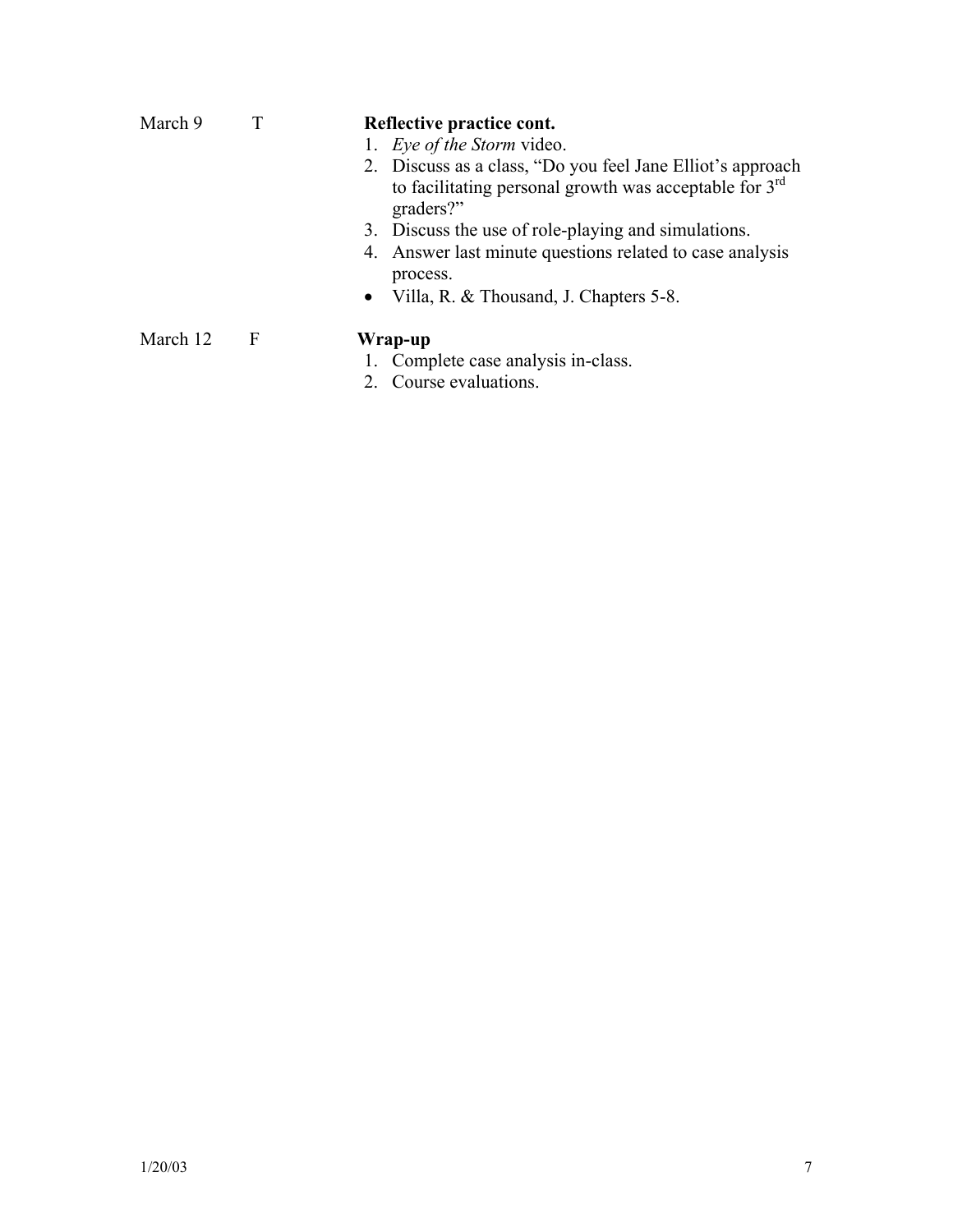$\overline{\phantom{a}}$ 

(print student's name/ print e-mail) (home telephone/cell phone)

## **Attendance/participation (16%)**

| 1/20   | 2/17  |  |
|--------|-------|--|
| 1/23   | 2/20  |  |
| 1/27   | 2/24  |  |
| $1/30$ | 2/26  |  |
| 2/3    | $3/2$ |  |
| $2/6$  | 3/5   |  |
| 2/10   | 3/9   |  |
| 2/13   | 3/12  |  |

## **Professional demeanor (4%)** \_\_\_\_\_\_\_\_(4%)

## **Individual assignments (40%)**

| Due Date | Assignment                          | Grade    |
|----------|-------------------------------------|----------|
| 1/22     | SELF profile                        | (5%)     |
| 1/30     | Observation of physical environment | (5%)     |
| 2/3      | Cultural Plunge                     | $(10\%)$ |
| 2/13     | Disability characteristics matrix   | $(10\%)$ |
| 2/19     | Resume                              | (5%)     |
| 3/5      | Observation of special needs        | (5%)     |

## **Group assignment (40%)**

| 3/12     | In-class case analysis | $(20\%)$ |
|----------|------------------------|----------|
| On-going | Peer teaching          | $(20\%)$ |

Total (100%)